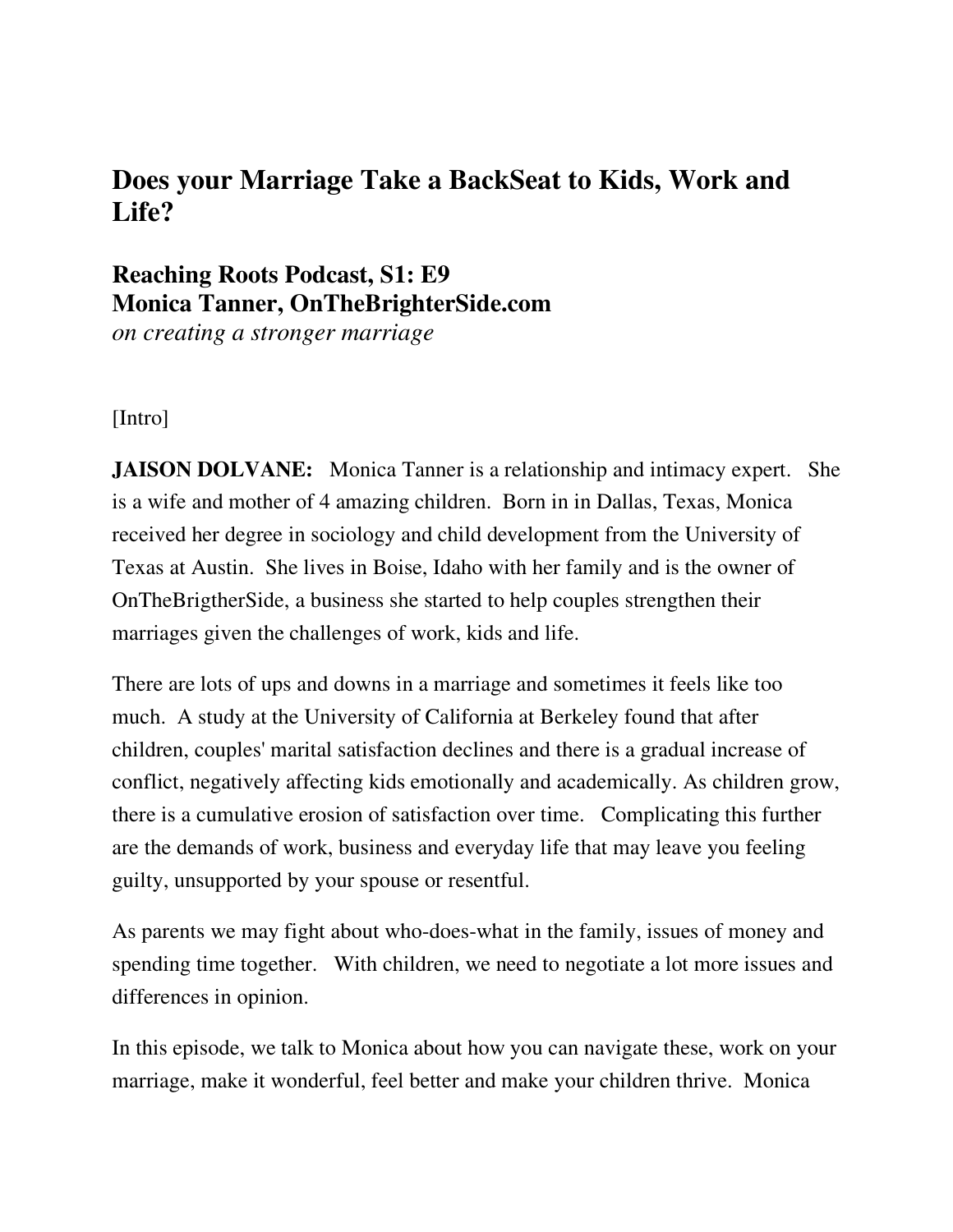says "It's easier than you might think...you may just need some simple, timesaving, life-saving skills and strategies. Monica shares with us her thoughts on how to gain courage, commitment and conflict resolution skills, so you create better connections with your family.

**JAISON DOLVANE**: Welcome Monica.

**MONICA TANNER**: Thank you, Jaison. So wonderful to be here with you.

**JAISON DOLVANE:** It is great to have you here. And I am really excited to talk about this topic. Cause I feel like I have so few answers on it.

**MONICA TANNER**: Well okay.

**JAISON DOLVANE:** Tell us about maybe just tell us a little bit about yourself and how you actually got to doing this.

**MONICA TANNER**: Yeah, well that was a really great intro. But my parents actually divorced when I was 12 years old and I felt like it came out of nowhere. They never argued about anything. They seemed like they were super happy to me and they just announced that, you know, they had lost connection with each other and kind of fallen out of love. And so, they were, you know, going to go their separate ways and it really just flipped my whole world upside down. And so, I became really obsessed with this question of what makes a marriage strong and lasting as well as my coping mechanism at that point in my life was to be perfect at everything. Like I just had to be really good at school and really good at sports. And in order to kind of earn love from all of these adults in my life that were kind of reorganizing.

And so, my kind of life's work, I feel like has been to answer these two questions. What makes a marriage strong and lasting and what is the definition of success and through my podcast and my courses and all the work that I do with clients, I feel like that is, those are the questions that I'm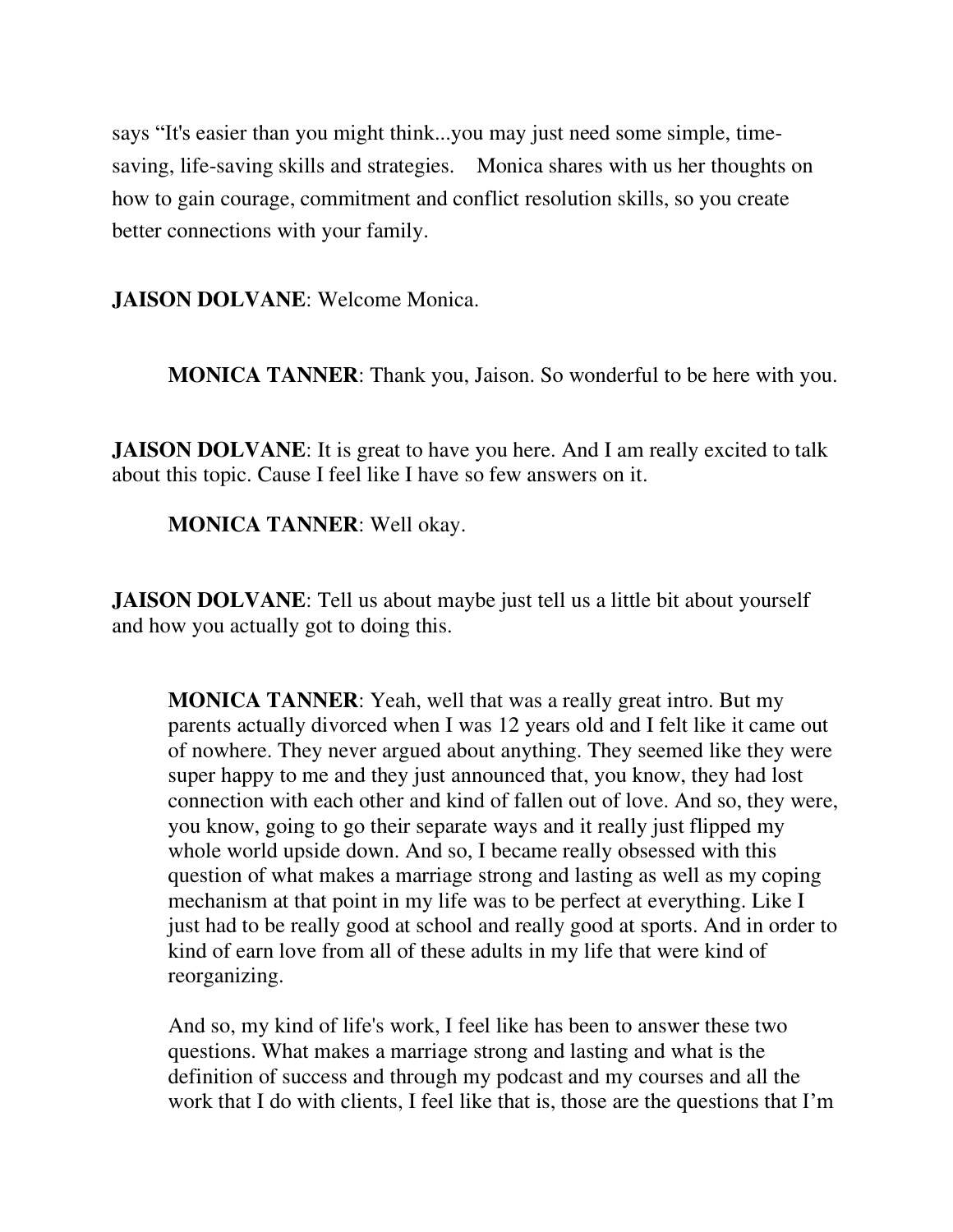answering and helping other people answering for themselves is how do you make your marriage really strong and lasting? Because I think that is the best thing you can do for your children. No matter what other mistakes you make in any other areas of parenting by showing them a really healthy example of a great thriving relationship, I think is the number one thing that you can do. And then what defines success for you and how do we achieve that success.

**JAISON DOLVANE:** So we're going to talk about a lot more about that in a few minutes, but I want to go back to sort of really where you started, which is, you know, your parents divorced when you were 12 years old and you said, you know, it came out of nowhere. Can you talk a little bit about that in terms of you know, was it really a complete surprise and how that kind of make you feel at that time?

**MONICA TANNER**: Well, absolutely. It was a complete surprise, but as an adult who's been married for 20 years, now I can go back and kind of see maybe what happened. But as a child, it was a complete surprise. So, my parents met when they were 16 years old, they were friends all through high school, all through college. They knew everything about each other, and they never argued or fought about anything that I could ever see. I was very in gnashed with them. I mean, I slept in their bed like, you know, all growing up. And so, it wasn't a matter of, they didn't like each other, they didn't respect each other. It's just, I don't think that they spent a good amount of time connecting and really finding things that brought them mutual enjoyment. They didn't support each other in becoming who they really ultimately wanted to become in their lives. They just got really complacent. I think they just felt like they knew each other really well and, you know, they had never experienced any other things.

And so, they just didn't. I think they just didn't grow well with each other. And so that's definitely something that I address when I talked to these couples is marriage is and being in love is an action that you have to, it's a choice. You have to continue making that choice. And if you ever decide to stop making that choice, that's where your problem comes in. Right. And so, you know, the best, most passionate, wonderful marriages is where you have two people that belong to themselves but have made room for each other in the relationship. So, we can dig into that more. Or you can just take it at face value.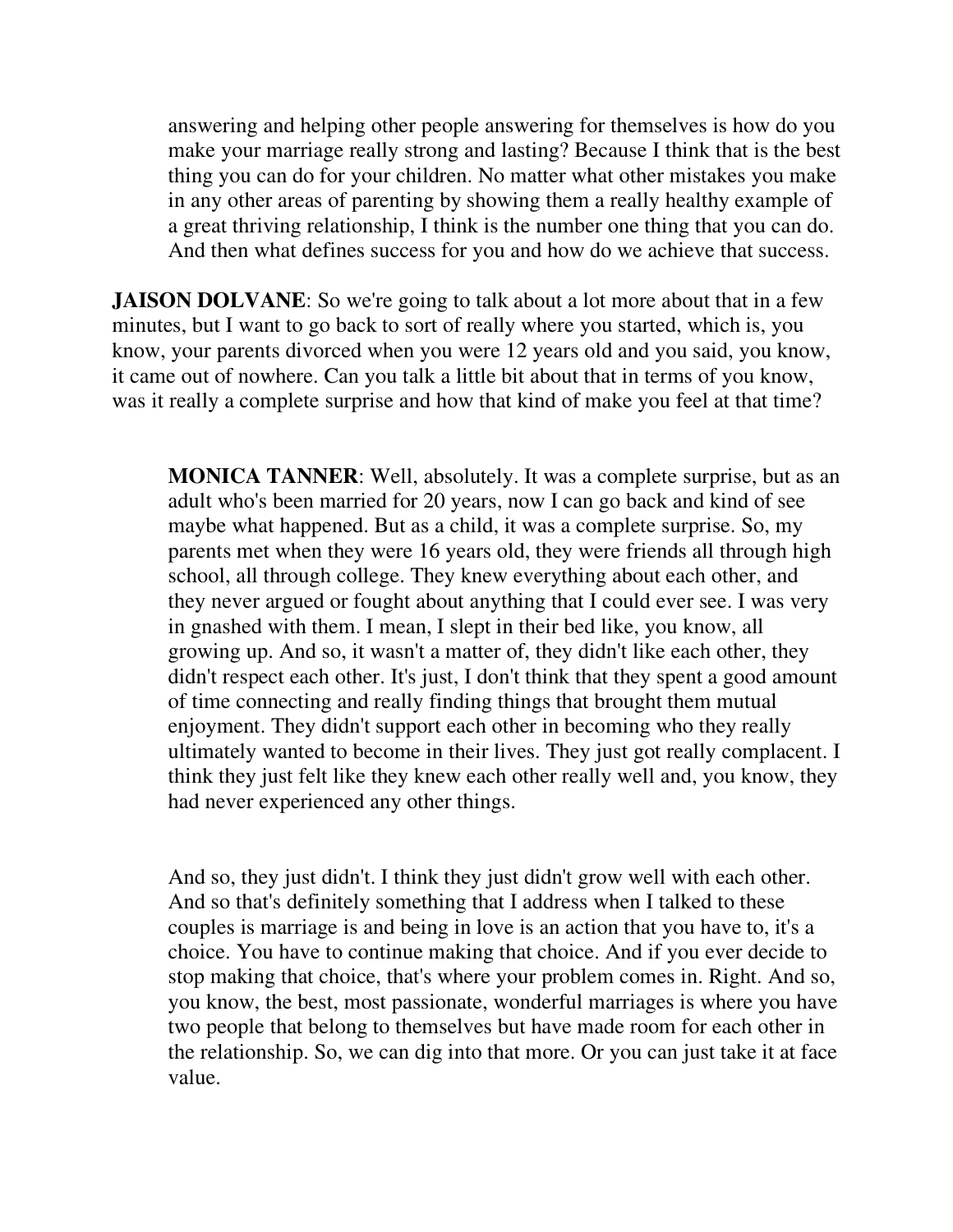**JAISON DOLVANE:** Yeah. No, absolutely. Well, there's actually a lot of stuff to dig into over there. So, you know, you may be taking like the first point around, you know, you never saw your parents actually argue. And you know, most people would think that, oh, that's a really good sign of everything going well. So, can you talk a little bit about you know, what's behind that and how couples should be thinking about that?

**MONICA TANNER**: Well, conflict, I believe is a very, very, very important part of any relationship. I mean, you didn't marry your clone. And so, you're going to have differences of opinion. And I call this a little bit of relationship math. So, if you show up fully to your relationship with boundaries and opinions and who you are, then that's really good, right? But if you choose to only show up halfway, so say you have one person showing up all the way and you have one person just halfway like, oh, it's not worth the fight or whatever. Then that's one half. So, one times one half equals one half. If you have both partners just showing up halfway like, oh, we don't want to rock the boat or, you know, make a big deal out of this. You have two partners showing up pathway will a half times a half is just a quarter, right?

And so, you have this diminishing return when one or both partners in the partnership are only showing up halfway or only fighting for half of what they think is important. So, what I like to teach is when you show up fully, conflict doesn't have to be bad. In fact, I think conflict breeds passion and conflict breeds growth and it also creates an environment where you can get really creative. So, like I really dislike the word compromise because I feel like compromise is like, I only get half of what I want, and you only get half of what I want. So, there's only like a quarter of what people are happy with here. But when you submit to the idea that conflict is not bad and that you can learn how to not even always resolve conflict, cause it doesn't always, only some of the conflicts that arise in marriage actually get resolved. If you can get comfortable with that and realize that if you apply this equation, if you apply the equation, curiosity plus vulnerability equals creativity, then that's how you turn conflict into growth and creativity and something better than you started with.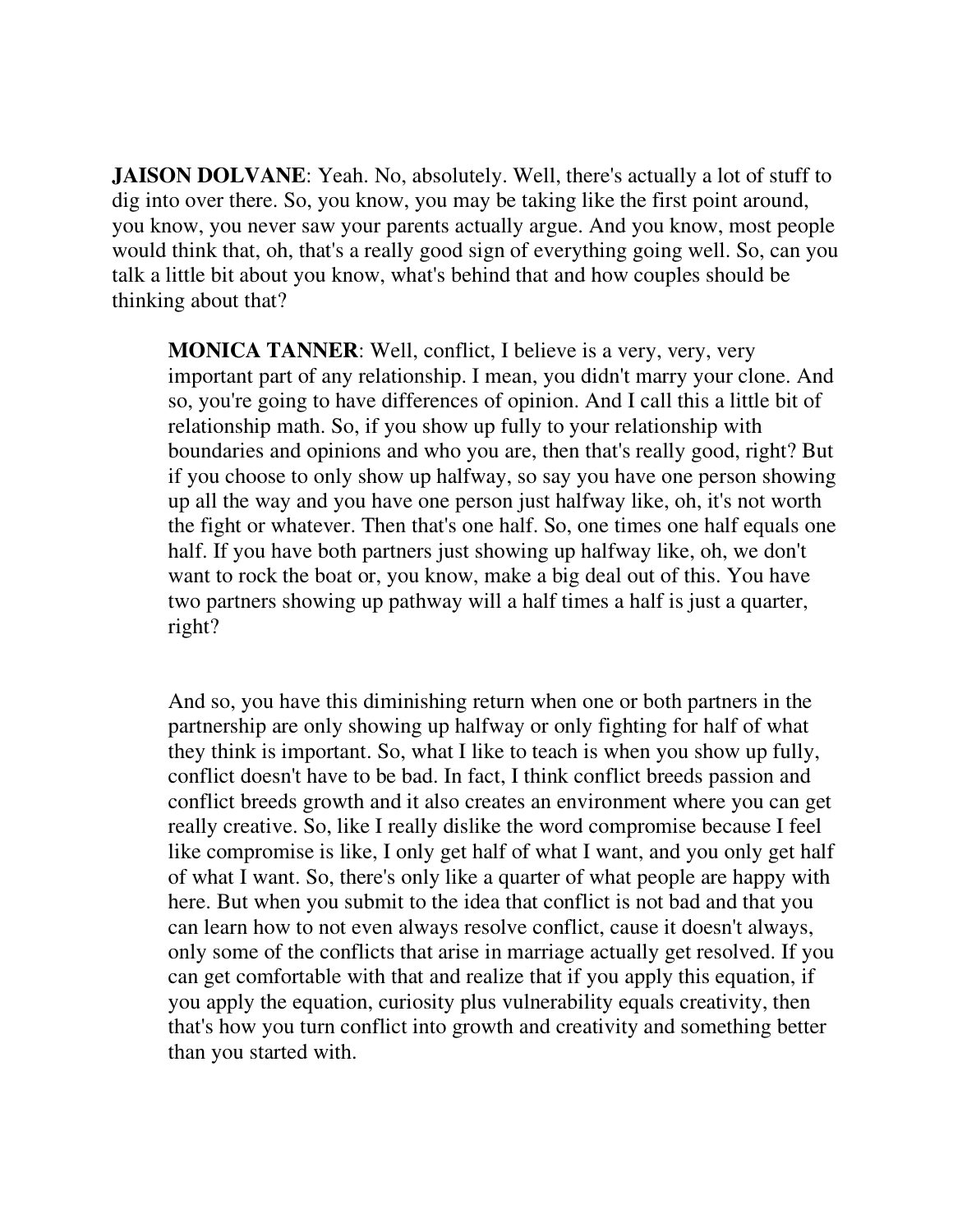But you have to have each partner in the coupleship commit to showing up fully and really leaning into their own ideas and their own thoughts and showing up fully with boundaries and opinions and creating conflict.

**JAISON DOLVANE:** Yeah. You know, so much of what I hear you saying is like, you need to be yourself, you know, through this whole process. And you know, what I've experienced myself is things are things get busy, right? Life is busy, work is busy, you've got a hundred other things to kind of take care of. And the last thing you actually want to do is get into a conflict. Cause you know, it's going to take a lot of time. So, tell me about how we should be thinking about stuff like that.

**MONICA TANNER**: I will, I haven't heard anyone really say that exactly that way. Conflict takes time. Sure. Of course, it does. So, maybe I'm hearing what you're saying is something like I don't want to, I don't want to actually like rock the boat here because then I'm going to have to spend time to, you know, resolve this conflict or come to a resolution or, you know. Yeah, definitely that's interesting. But I think it's really important, especially like when you start thinking about the holidays, right. Holidays and we're recording this right before Christmas, is definitely a place where you have a lot of different ideas and, you know opinions about how things should go.

And so, I think it's really important to grow and change and be true to yourself throughout time. And so, if a conflict arises, like say, I want to do this tradition and my spouse has really feels like this tradition is important. If you just bend or if you just say, oh, well this conflict is going to take too much time if I talk about what I think is important, we'll just let her do it her way, that will be a lot less stressful and busy. Well, that's going to breed a, resentment over time. And b, chances are, if you thought, if you had the thought and this tradition was important and you just, you want to save time by not bringing it up or something. Then you're missing out on this creative collaborative tradition that you could probably come up with if you took the time to be like, I like this tradition and she likes this tradition, and if we put it together, we could probably come up with something so magical, but instead, I don't want to take the time. And I'm just going to like, let her do it her way. And I'm just going to take a back seat. I think you miss out on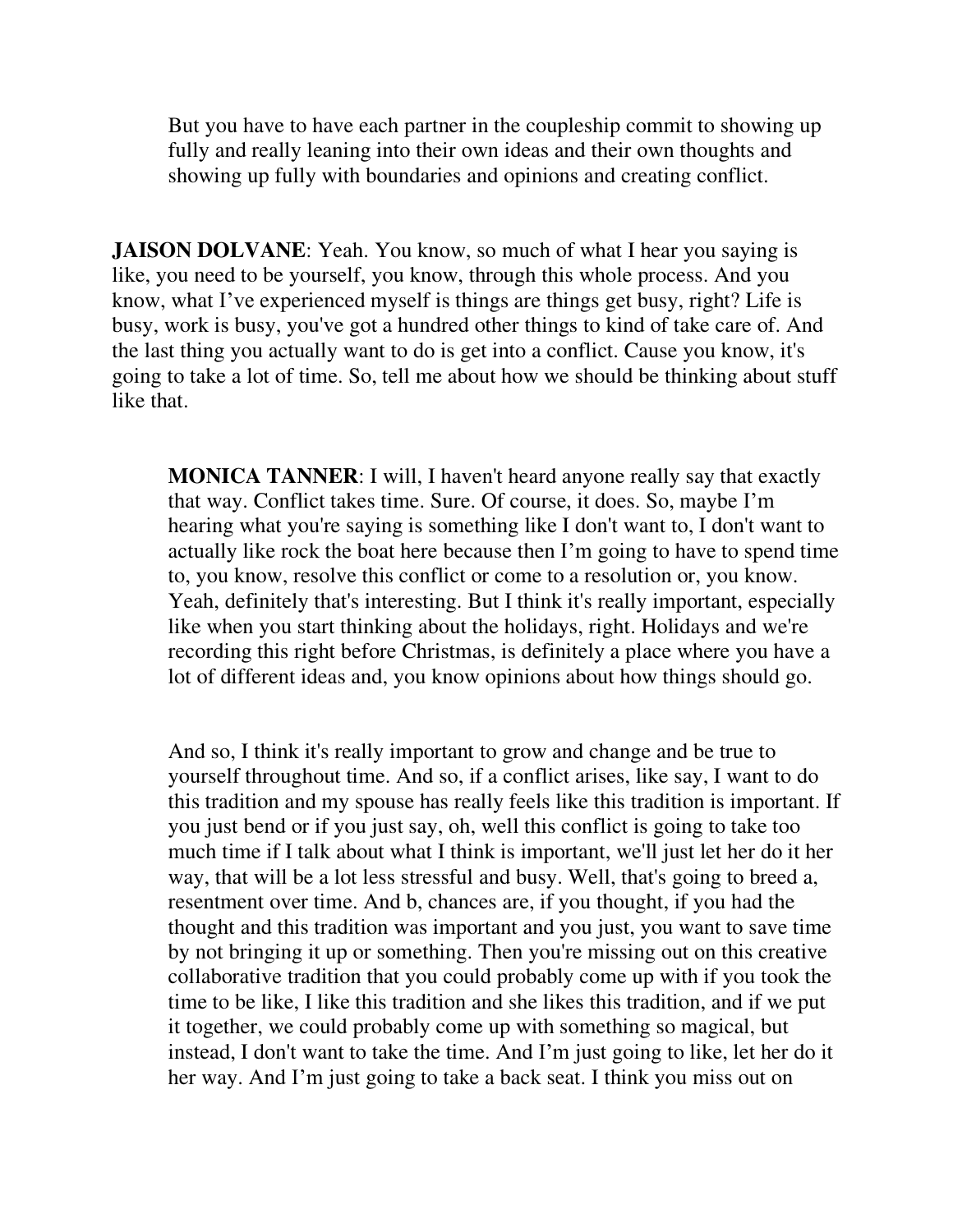growth. I think you miss out on creativity and eventually if you're not paying attention to it, it can breed a lot of frustration and resentment.

**JAISON DOLVANE**: Yeah, no, it's a great point. And, you know, I think you mentioned a word over their growth, which is when we do take the time to actually engage in that conflict. What you're saying is, something magical comes out of that and you actually grow. And that's so true because, you know, putting the time into that strengthens that connection and the opposite of that, which is ignoring it just, you know, creates other negative feelings.

**MONICA TANNER**: So good. That's right. It absolutely strengthens that connection.

**JAISON DOLVANE:** So how important is growth? You know, I always think about growth as obviously, you know, improving ourselves in terms of our skills and you know, who we are and how well we cope with life. And obviously, you know, you've given an example over here, which is the fact that, you know, hey, us actually engaging in conflict as growth also. Give me a sense of how important that growth is and how should we be looking at that across not just sort of, you know, career and other more tangible aspects, but maybe are there other sort of intangible things that we should be thinking about?

**MONICA TANNER**: I mean, I think we're here on this earth to grow, right. I mean, I think if we're not growing, we're dying. I mean, pick your statement that you cling to. But I think I mean, what we doing if we're not growing, I mean, who wants to just be, I mean, I ain't saying that because that's such a buzz word, like we are fine just being, like, I think that's really important as well, but growth in the sense of, I don't think you always have to be busy growing, but I think learning and becoming, and growth are part of the reason we're here and also the legacy we leave to our children. So by engaging in these conflicts and letting your kids see that, like two people can live together and grow together and choose each other and resolve conflict with one another, I think you're giving your children something really, really super valuable.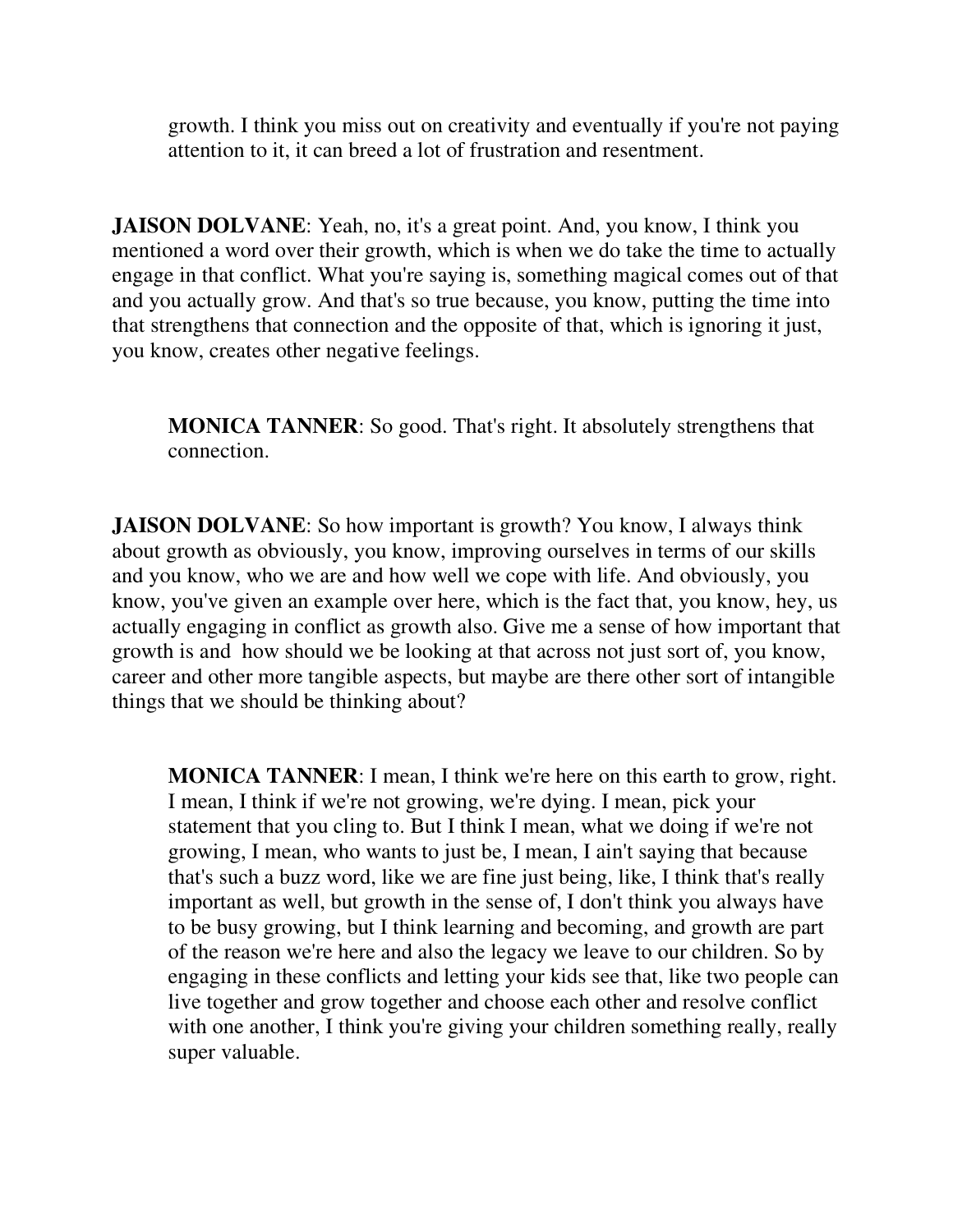**JAISON DOLVANE:** What does growth look like in kind of a healthy relationship between couples?

**MONICA TANNER**: Yeah, well, I think it looks like belonging to yourselves, but making room for each other and choosing to share yourselves with another person. So, I think a big misconception, or like miss information out there is that you get married and you're 50% and they're 50% and then you have this whole right. But I think what's much more effective growth mindset way to look at it is, you know, you're going to grow and change over your life. You're going to become the person that you were meant to become, and you just choose each other always. So growth looks like honoring myself, and the reason why I was put here on this earth and developing that, and being able to share that with my spouse, without fear that he's going to somehow reject me.

And so, I think it's really important to always be growing, always be learning, always being true to, you know, that spiritual kind of sense of why am I here and fulfilling that. But also, being able to share that journey with somebody else.

**JAISON DOLVANE:** Right. And to make that work, it's got to work on both sides, right?

**MONICA TANNER**: I mean, yes. And it's got to work on both sides. But my job here on this earth is to not change or you know, my husband's journey and my children's journey and their story and their challenges. They don't have a lot to do with me. And so, I'm not here to manage all of them. I'm here to witness them and to support them and to love them as they grow and develop into their own people as well. So, yes, it has to work both ways. However, you're going to be much happier in your life and in your marriage, if you're not trying to direct or manage anything that anybody else is doing.

**JAISON DOLVANE:** Yeah. I think there's a nuance there in terms of how you define you're defining a role and the role isn't to sort of control others. The role is to maybe encourage and help them grow. Very cool. Very cool. So, you talk about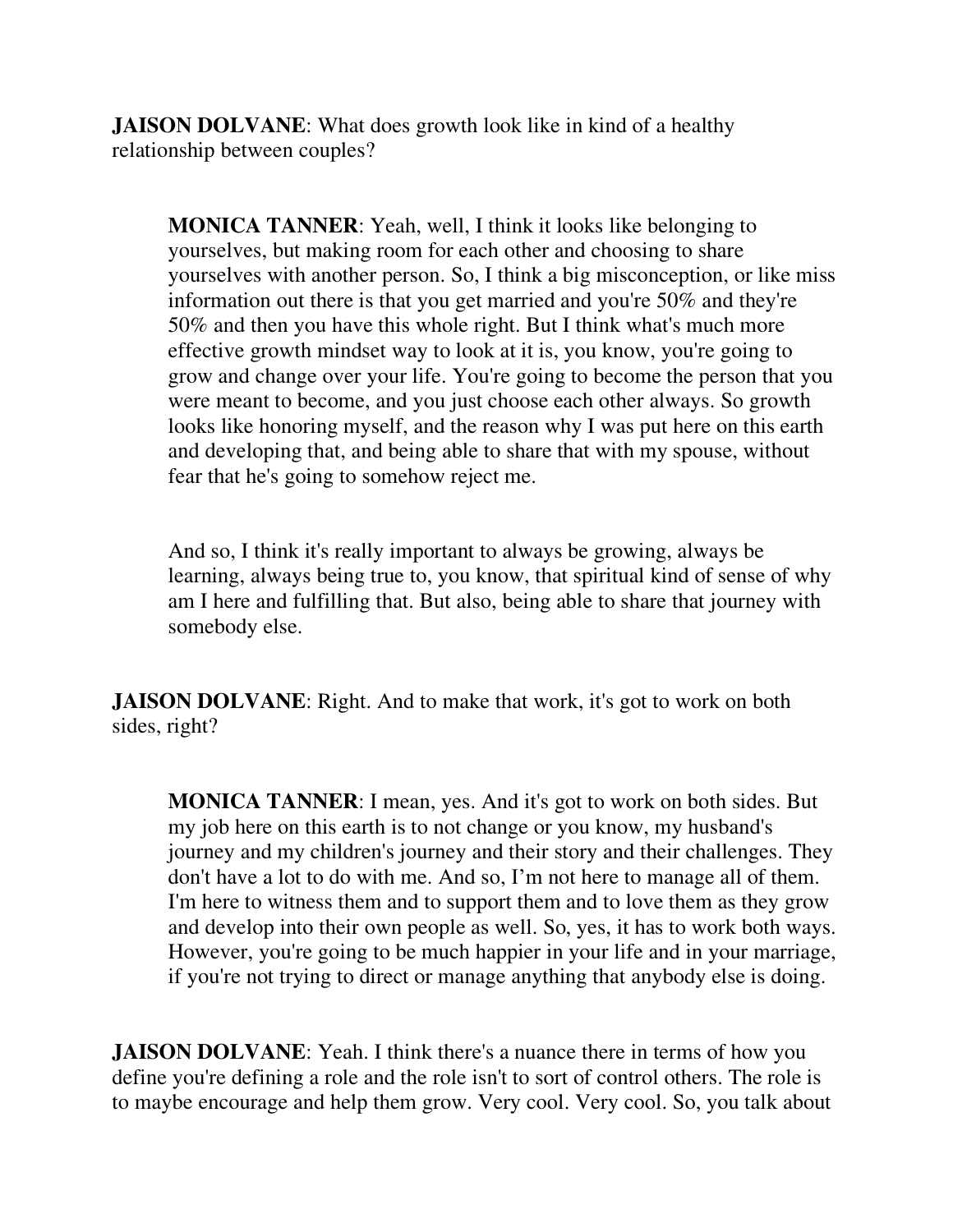you know, obviously in a family, we've got kids and you brought up the point about arguments earlier, how should couples be arguing around their kids? Should they be arguing around their kids?

**MONICA TANNER:** Absolutely. I mean, when you say argue, I think that word has a lot of negative connotation. I think respectfully disagree, have differences of opinion, work out any conflicts. Yes. Arguing, I mean, if that's how you work out differences, then so be it. But I think it's really important to model for your children, what it looks like to be in disagreement with somebody, or to have a big difference of opinion, because you're going to have differences of opinion with your spouse, with your coworkers, with your friends, with your parents, you know, those things happen. Cause we all are people. And I think it's important to show your kids what it looks like to have boundaries.

I think it's important to show your kids what it means to respect yourself and your opinions and your thoughts, and to respect other people and to show them what it looks like when mom and dad don't agree and they come to a resolution or they agree to disagree, or they keep moving forward with whatever is happening. I think that's so important for the kids to see.

**JAISON DOLVANE:** Right. And what would be the impact because there are definitely people you know, I've sort of experienced it also where, you know, you could have a disagreement and then, you know, nothing really happens in front of the kids and you know, we're back the next day or two days later and everything's okay. Do you think that's a positive thing for the kids? Do you think it's actually negative for the kids?

**MONICA TANNER**: Meaning you worked it out behind closed doors?

**JAISON DOLVANE**: Exactly.

**MONICA TANNER**: Yeah. I don't think they need to see everything. I mean, I don't think all of the dirty laundry needs to be out. I think it's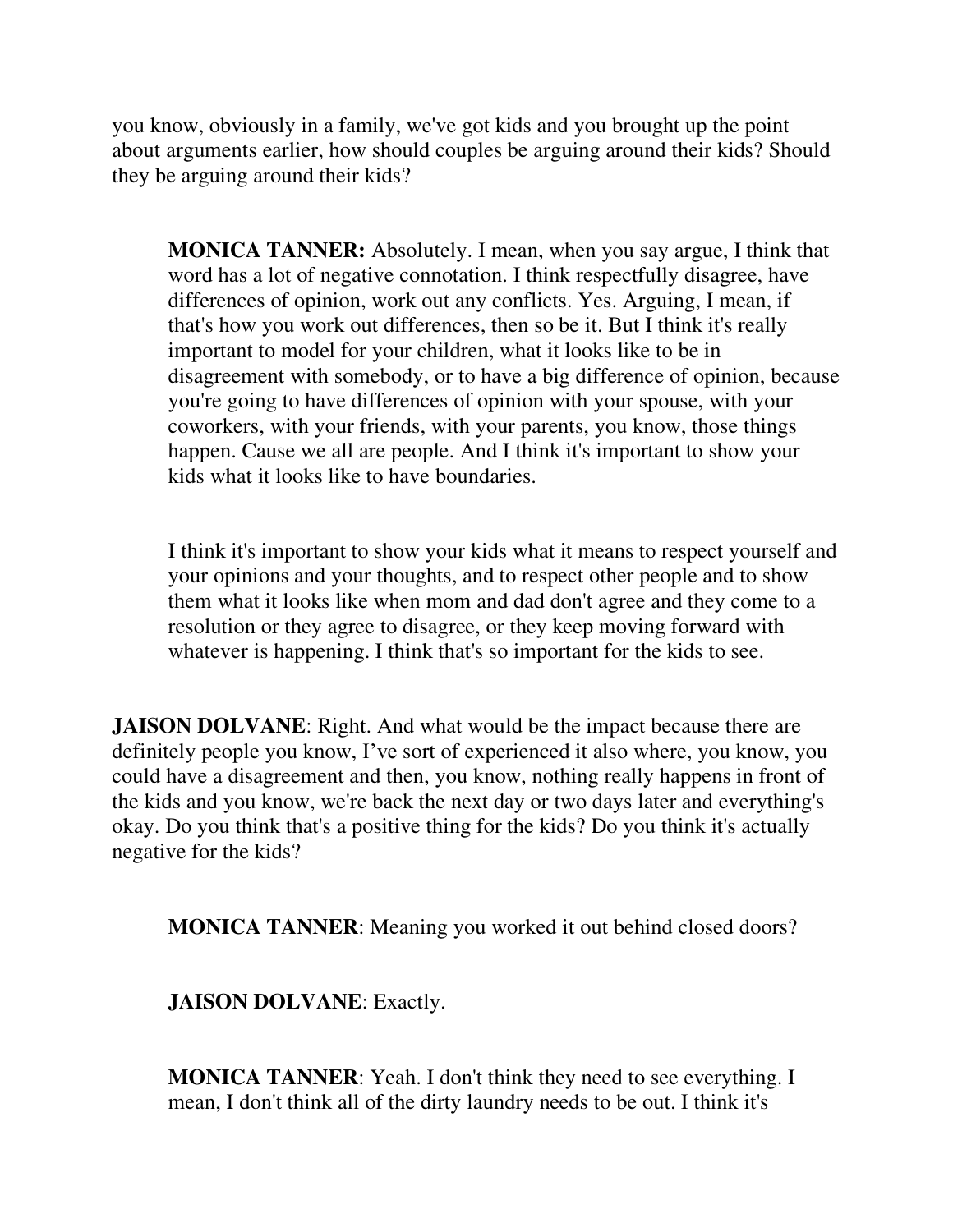important to be mindful of, of the kids' ages and their development and what they're going through personally. I mean, I remember a time in our marriage where you know, we felt very comfortable getting in these big arguments in front of our kids and, you know, there'd be tears and are you guys going to get a divorce? And, you know, it was funny because we'd look at them like, no, never we love each other. And, you know, we kind of had to like, sometimes love looks like this. And so, it was a great teaching moment.

So, I think it's just important to be aware of what you are showing your children that love and a healthy relationship look like. So, I wouldn't have every disagreement in front of your kids, and I don't think you need to resolve every problem. I mean, my husband and I take lots of drives and lots of walks where we work things out, you know on our own. But definitely incorporating some of that negotiation in front of them is important.

**JAISON DOLVANE:** Yeah. And I guess speaking to them about it and being open with them about it.

**MONICA TANNER**: Yeah. Like, sometimes, you know, like I've had moments where I've just been on the couch and I'm sad and my kids will ask me, you know, what's going on? And I'll say, oh, you know, mommy and daddy are having a disagreement right now. And I'm just trying to work on my thoughts or whatever, you know? And so they get to see, like, it's not all, I don't think we should model, like it's all rainbows and butterflies all the time, but I also think that they need to see you having fun together and enjoy each other. So, it's a good balance. Just show them what life in a healthy relationship, whatever that looks like for you looks like.

**JAISON DOLVANE**: Right. That was my phone ringing in the background. So, someone's got it. So, you know, you mentioned conflict and conflict is really difficult to actually deal with. And you know, you also in the intro and I think from our conversation before, you said you might have some strategies that parents can actually work on that could actually help them deal with the conflict. Could you talk a little bit about what those might be?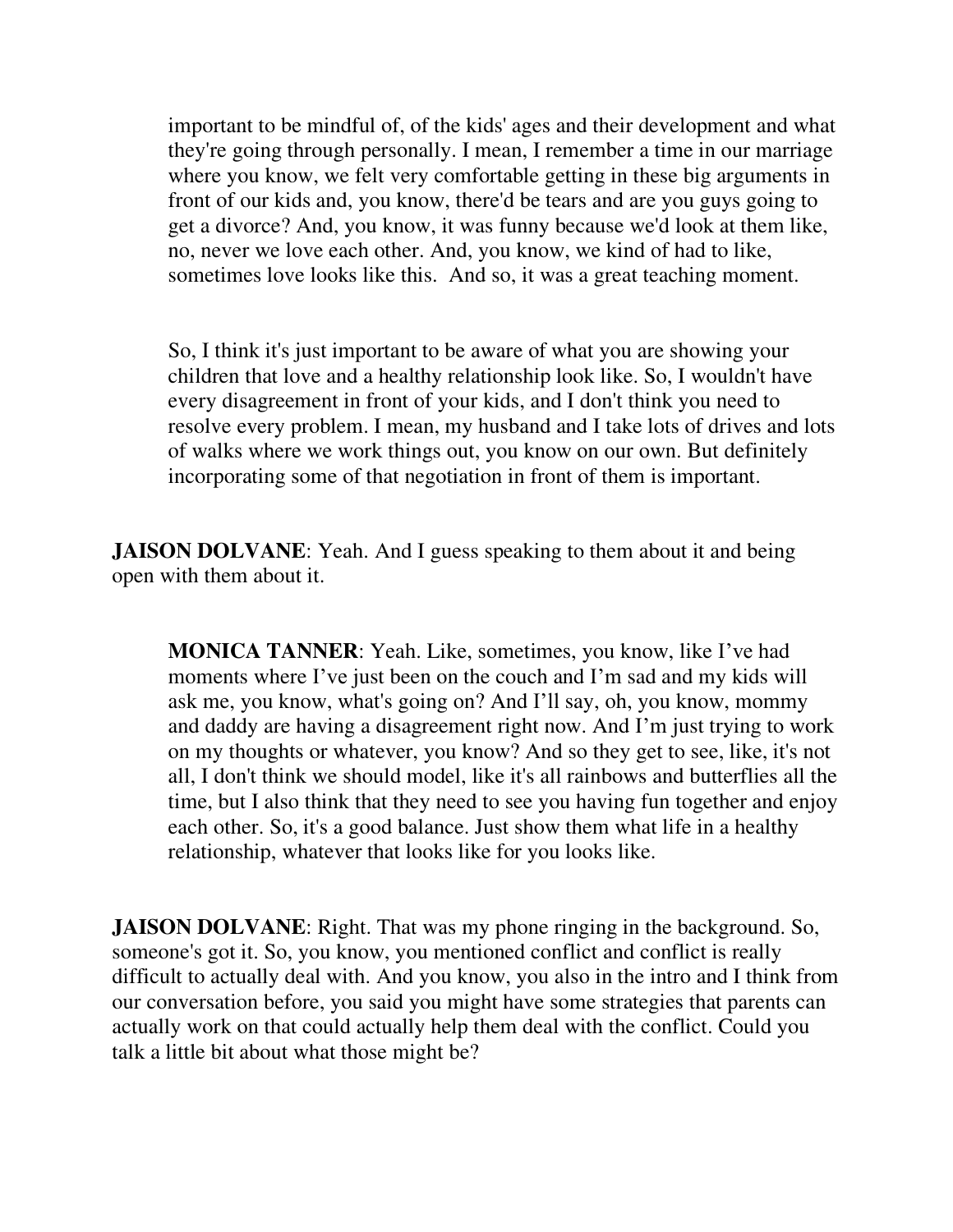**MONICA TANNER**: Sure. So, when I teach about conflict, I teach an equation, which is curiosity, plus vulnerability equals creativity, and this is how we turn conflict into creativity. So, if you're doing algebra, it's like in a conflict situation, you want to be curious. So, the first thing you want to do is be curious about your partner's difference of opinion or whatever the conflict is instead of just, you know, jumping to conclusions or whatever. It's good to ask a lot of questions. So, you know like I wonder why you feel this way or why this is so important to you or where is this, you know, all of the sudden your strong opinion on this issue, where does this come from? So by suspending judgment and being very curious, you can gain a lot of information and typically that's like going to help you definitely be able to see each other's points of view much better if you'll start with curiosity and then being able to be vulnerable.

So that is sharing your position or your opinion with vulnerability, like this tradition is really important to me because, you know, it brings me back to, you know, how I felt as a five-year-old little girl and the magic of Christmas or whatever. So being able to share vulnerably invites vulnerability from your spouse as well. And once you come to a place of understanding and not judgment, then you can really come up with creative solution that I feel like when you do this the right way, you always come up with something better than either one of you started with, right. So, you're adding, so curiosity and vulnerability, I think add instead of takeaway. So it's not like compromise where we're like, we need to take away this part of your idea and this part of your idea, but you add, instead you get curious and you get vulnerable and you add to, you add to the equation until you come up with something really, really awesome that everybody feels good about.

**JAISON DOLVANE:** Right, right. That's really good. You know, I think about sort of some of the first emotions that occur in a conflict and they tend to be defensiveness you know, our ego is sort of taking over. And so, to instead think of that, as curiosity as an emotion that should take over will really lead you down it seems like a more constructive path.

**MONICA TANNER**: Yeah. Like even, I mean, even in like, you know, you tend to think like, you know, when you're really tired or like when you think when conflict starts to arise, like if you'll always start with like, huh, I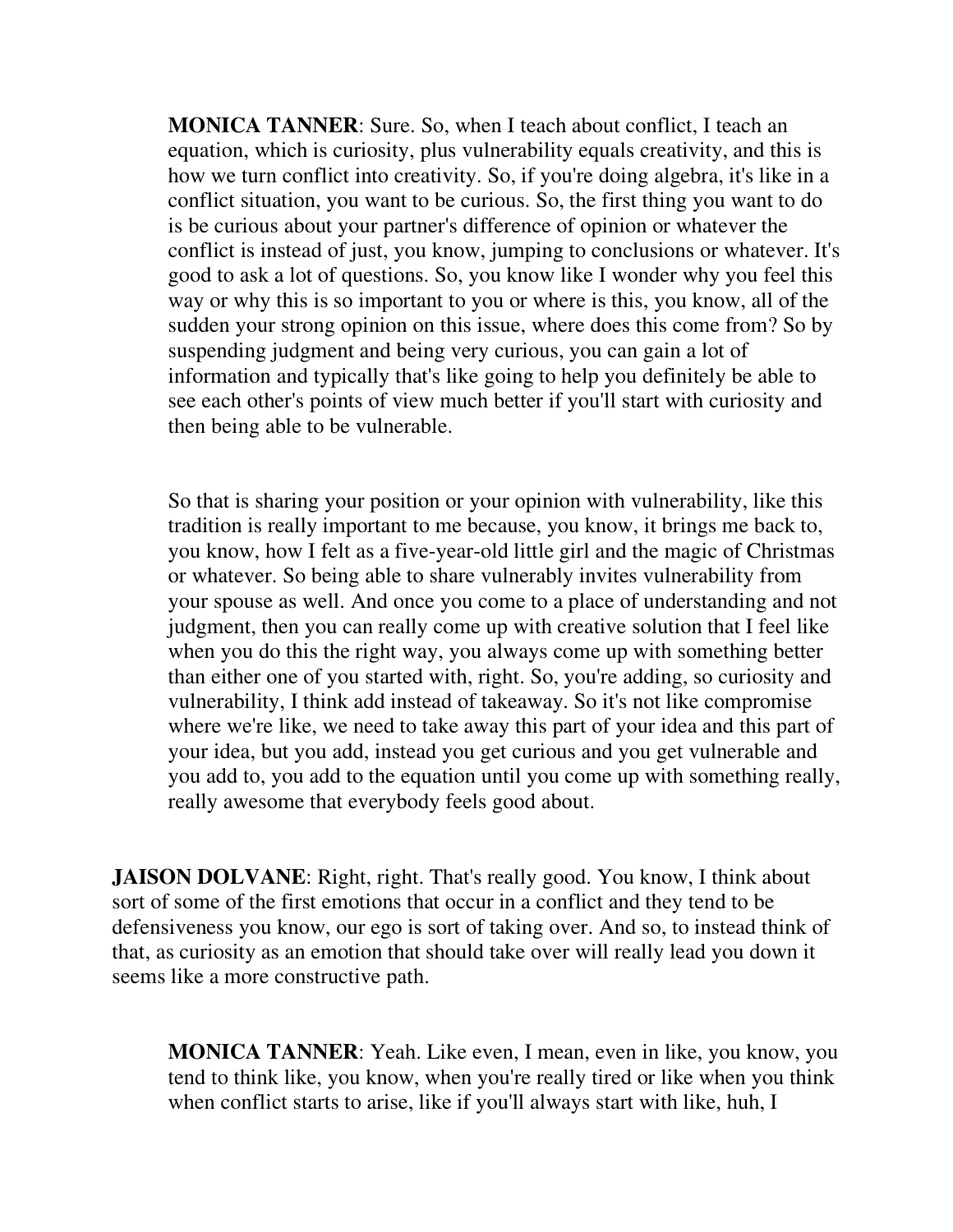wonder why he responded that way. Or, you know, like it always diffuses the situation if you start with the question instead of like, oh, he's such an idiot and such a jerk, and why is he always coming here upset like that? Or if you just go, I wonder why, when I do this, he responds this way. And if you can bring that curiosity into it usually really diffuses those defensive or, you know, fighting back or those types of initial reactions that typically occur when there's a conflict.

**JAISON DOLVANE:** Tell me a little bit more about the second part of this equation, which is vulnerability, and you know, that's easy to say hard to do.

**MONICA TANNER:** Yeah. You're right. Especially for males typically.

**JAISON DOLVANE:** Yes, absolutely. Any tips in terms of like, you know, how we could work on something like that.

**MONICA TANNER:** Ooh, that's a good question. I don't know. I've been asked too much, I would say, okay. Well, yes. I have been asked this question a lot actually. I would say my very first tip is to start small with vulnerability. Like don't like to try to like to get naked immediately. Baby steps. So, one method I like to suggest if vulnerability is kind of new to you and a little bit scary is called the five, five, five. And so, bring up something that you've been meaning to talk about or bring up or something like that. And you can say, let's do a five, five, five, and a five, five, five is where I share for five minutes, how I feel about this topic. And then you get to respond for five minutes about the same subject, and then we'll discuss it for five minutes. And then the conversation is over.

And if you have to repeat it again at a later date, that's fine, but you don't have to worry like, oh, we're going to like, pour our hearts out. We're going to be here for three hours. And it's never, you know, if you put really good boundaries on it and you'd be like, I'm going to get vulnerable. Here's how I'm feeling about this. Let's do a five, five, five about it. So, you know, only five minutes, I'm going to bare my soul whatever comes out for five minutes and then you can respond for five minutes. We'll work through it for five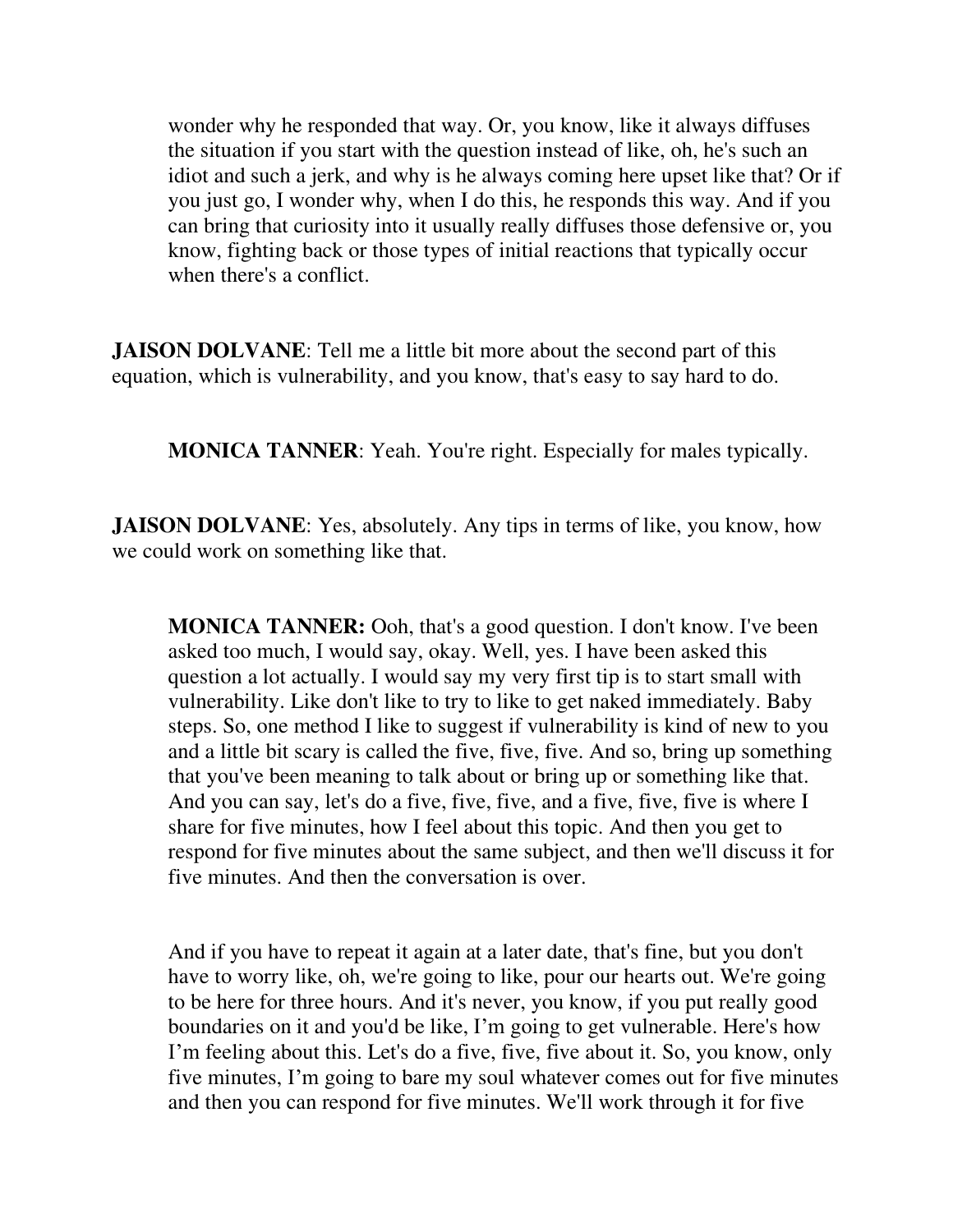minutes and then we'll move on to something else, that typically helps a lot with the vulnerability thing.

Cause I think a lot of people think vulnerability has to take a long time and there has to be a lot of emotions and tears involved and that's like a big turnoff for a lot of people.

**JAISON DOLVANE:** Yeah. I mean, it's just hard to do because you're putting yourself out there. And people just, you know, usually are afraid of that.

**MONICA TANNER**: Yeah. Another, here's another good suggestion for vulnerability. One of the things I talk about a lot with my students is learning how to process your own emotions, because I see what happens a lot in these interactions between men and women is women tend to process their emotions out loud and they don't want anyone to fix them or whatever. They're just processing. And men, I think it like freaks them out sometimes because they're like, I've got to fix this, and the women don't want it fixed. And so, I teach a lot about learning how to process your emotions by yourself. And then once you figure out, like, what is this, what does this all mean? What do I really need? Bringing it then without all of those emotions then to the conversation.

And so being able to process, having a good practice. So, a lot of times it can be journaling. It could be calling a friend, but learning how to process those emotions on your own and then bringing your needs or your whatever it is to the conversation with all those emotions peeled back is another good way to be vulnerable. So, there's less emotions involved. There's less, like my husband is very anti emotion. If I come to him and I'm crying and I have, he's like, oh my gosh, this is too much. I can't handle this. But if I do my crying on my own and I get to the root of it. Like, here's what I'm really asking for. And I go to him, it's like easy.

**JAISON DOLVANE:** Yeah. But isn't it, I mean, you know, I can hear people saying, well, yeah, but you know, you should be there to support me through those emotions.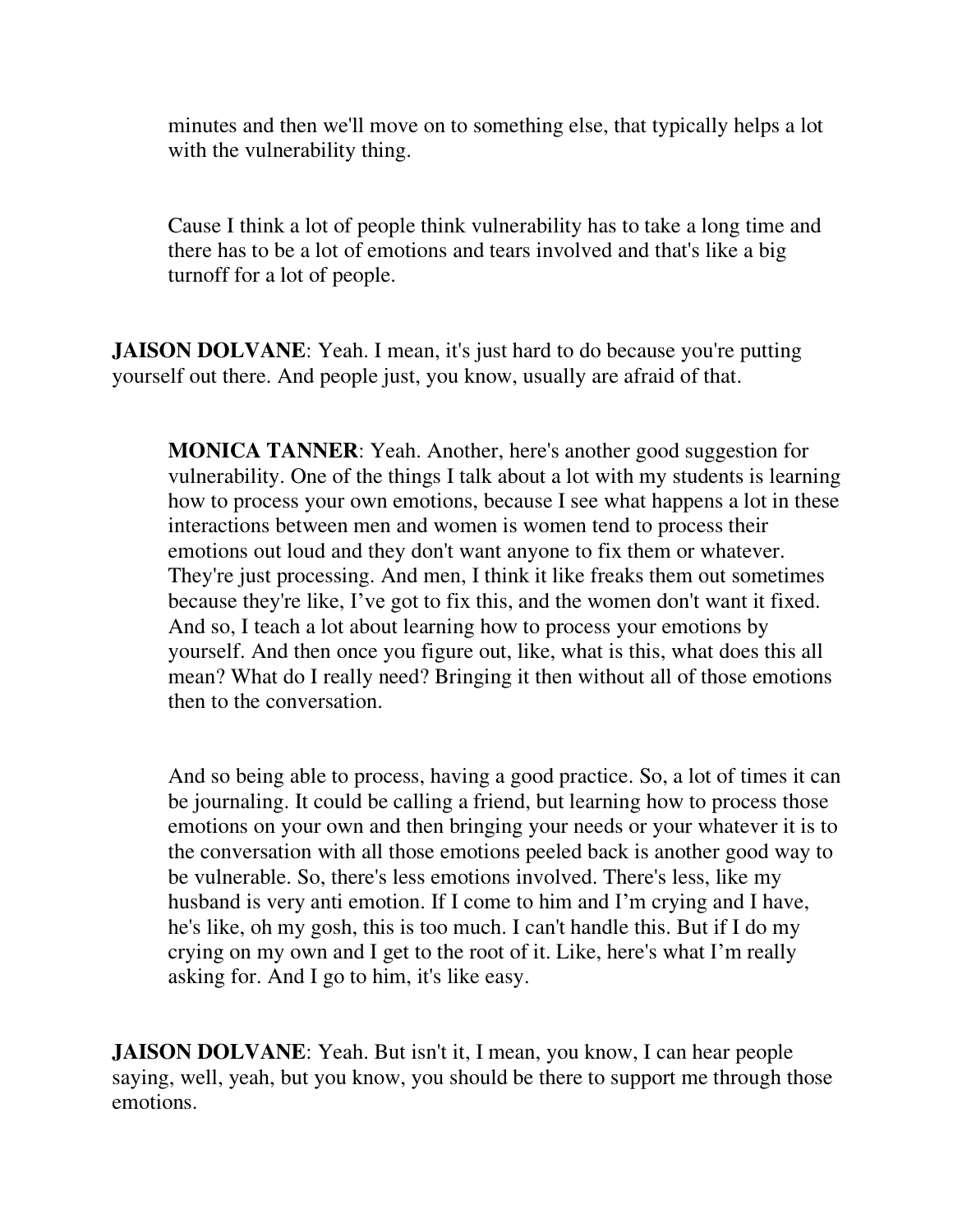**MONICA TANNER**: That's not necessarily true. I don't believe that actually at all. I believe if, especially for women, I think it's good to have a best friend that you can go to with like your irrational preprocessed emotions, especially if your spouse is not a big emotional person. I believe the same with business. So, a lot of people come to me and they're like, my spouse doesn't support my business. He doesn't ever want to talk about, he like, you know, zones out when I start talking about my business. And I'm like, don't talk about your business with your spouse, have a business bestie, and then share your wins or share your insecurities or share your feelings about your business. But if your husband's not interested in your business, that doesn't mean he's not supporting you. It just means you need to find another outlet for those types of conversations.

So same thing with emotions. I mean, if you tend to be really emotional about things, then find a person, not a lot of people find a person that you can process through those emotions with, and then go to your spouse with like, here's what I need or here's how I feel about this. Look in and go over well better.

**JAISON DOLVANE**: So what you're saying is, I mean, you know, you can have people for different conversations and you should figure out what those are and your spouse doesn't have to be the person for all conversations. And it's okay if they're not.

**MONICA TANNER**: That's a lot of responsibility for one person, don't you think?

**JAISON DOLVANE:** I think so. I mean, you know, I guess I'm hearing you say that is sort of like a weight off of ones shoulders maybe.

**MONICA TANNER**: Yeah. I mean, even a therapist too. Yeah. I mean, it can be a friend, it can be your mom, it can be a therapist. But your spouse doesn't have to be the receptacle of all things at all times. You can definitely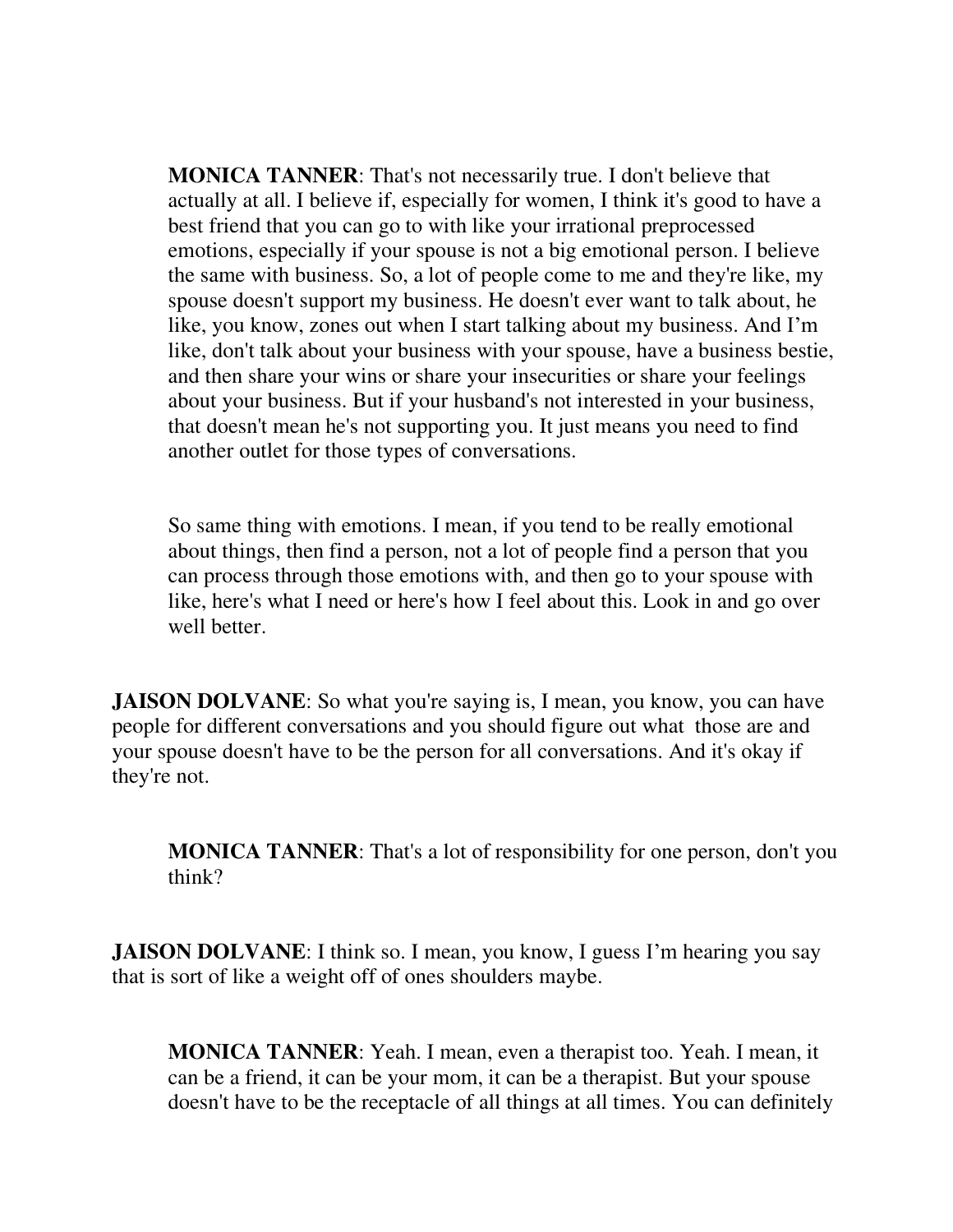have people that help you through different things. And then of course share the outcome with your spouse. But they don't have to be your end all, be all of everything.

**JAISON DOLVANE**: Makes sense. Really good advice. So, Monica, do you have an example of a five, five, five that you might have done or one of your kind of, you know, unnamed customers might have been able to kind of take on?

**MONICA TANNER**: Yeah. So, a five, five, five. Okay, about business. Business, like finances is a big popular five, five, five that I talk about or needing more support in a business is a big five, five, five. So, for example I have a lot of passionate female entrepreneurs who feel like their spouse isn't giving them the support they need in their business. And so, I recommend that what they do is start with a five, five, five. And that is, so instead of giving your, like, just dumping, unloading on your spouse, that you feel like they're not supporting you, and you're carrying the weight of all this things, and you're building a business and on the childcare and the housework and all of the things, and they're not doing anything. So instead of approaching it like that, I'll say, come up with like one tangible thing that your spouse could do to show you more support, start with a five, five, five. And just like, you're going to have to probably, unless both partners are consuming my content together, then they'll know what a firefight five is.

But if one partner knows what a five, five, five is, they'll have to educate the other partner. And they'll have to say like, hey, listen, I want to have a discussion with you, but so that you're not afraid that this discussion is going to take hours. And, you know, you're like locked into this thing. I'm going to teach you about this concept called five, five, five. So, it's like 15 minutes. I'm going to, I'm going to tell you how I feel for five minutes. And then you you'll have a chance to respond for five minutes. We're literally going to set the timer and then we'll talk through it for five minutes. And then we get to go do something fun, like go get ice cream or go for a run or whatever that is fun and enjoyable.

And so, I suggest like if you're feeling unsupported, feeling frustrated, you feel like you need your spouse to participate more in something. Then write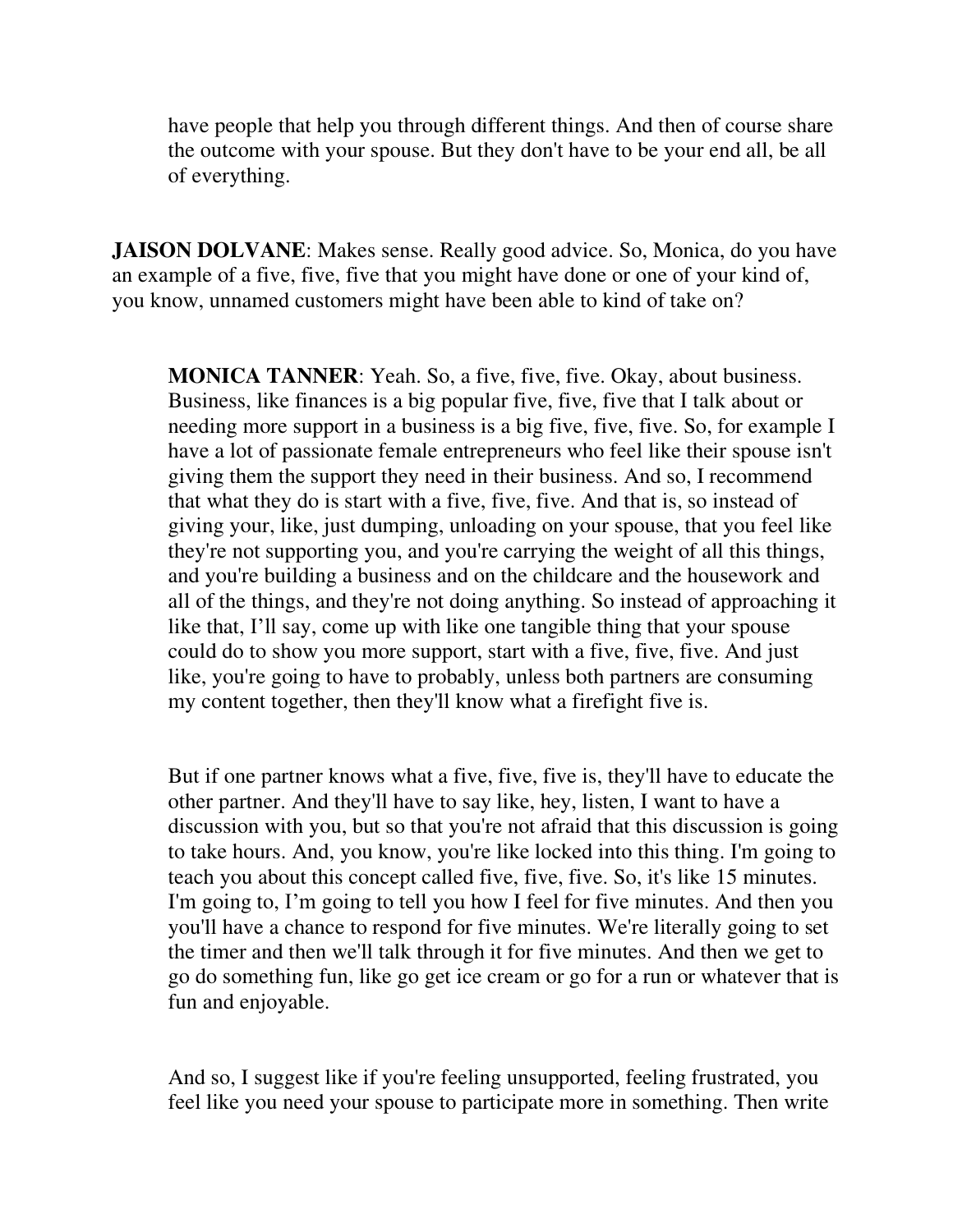down a tangible thing. Like it would really help if on Thursday nights at five, from five to six, you could manage dinner and chores while I have this mastermind meeting or whatever, come up with something really specific and then say, hey, hun, I'd love to have a five, five, five with you say, and then, you know, start your five minutes with like, hey, my business is really, it's getting to an exciting place. I just signed up for this mastermind. I think it's really awesome. And it really, really helped me a ton if you could, on Thursday night, manage dinner and you know, take care of the kids and have them do their chores or homework or whatever, from five to six, while I do this mastermind, and then I'll come out and, you know, fully participate. If you need a break, let me know whatever, blah, blah, blah.

And then get their feedback for five minutes. So if that means like, hey, I'm willing to do that, but I need you to give me like a dinner assignment or like, you know, have them tell you what they need to be successful with that. Talk it through for five minutes and then go do something fun. So that's a good example of a five, five, five.

**JAISON DOLVANE:** Yeah. That is good, actually. So, I want to come back to your creativity. No, sorry. Curiosity plus vulnerability equals creativity. We talked about the first two. Tell us what creativity looks like, what an outcome could look like?

**MONICA TANNER:** Oh gosh give me a subject matter. Like, are we talking business? Are we talking traditions? Are we talking about a family vacation?

**JAISON DOLVANE**: What about kids?

**MONICA TANNER:** like how to parent the kids, how to discipline the kinds?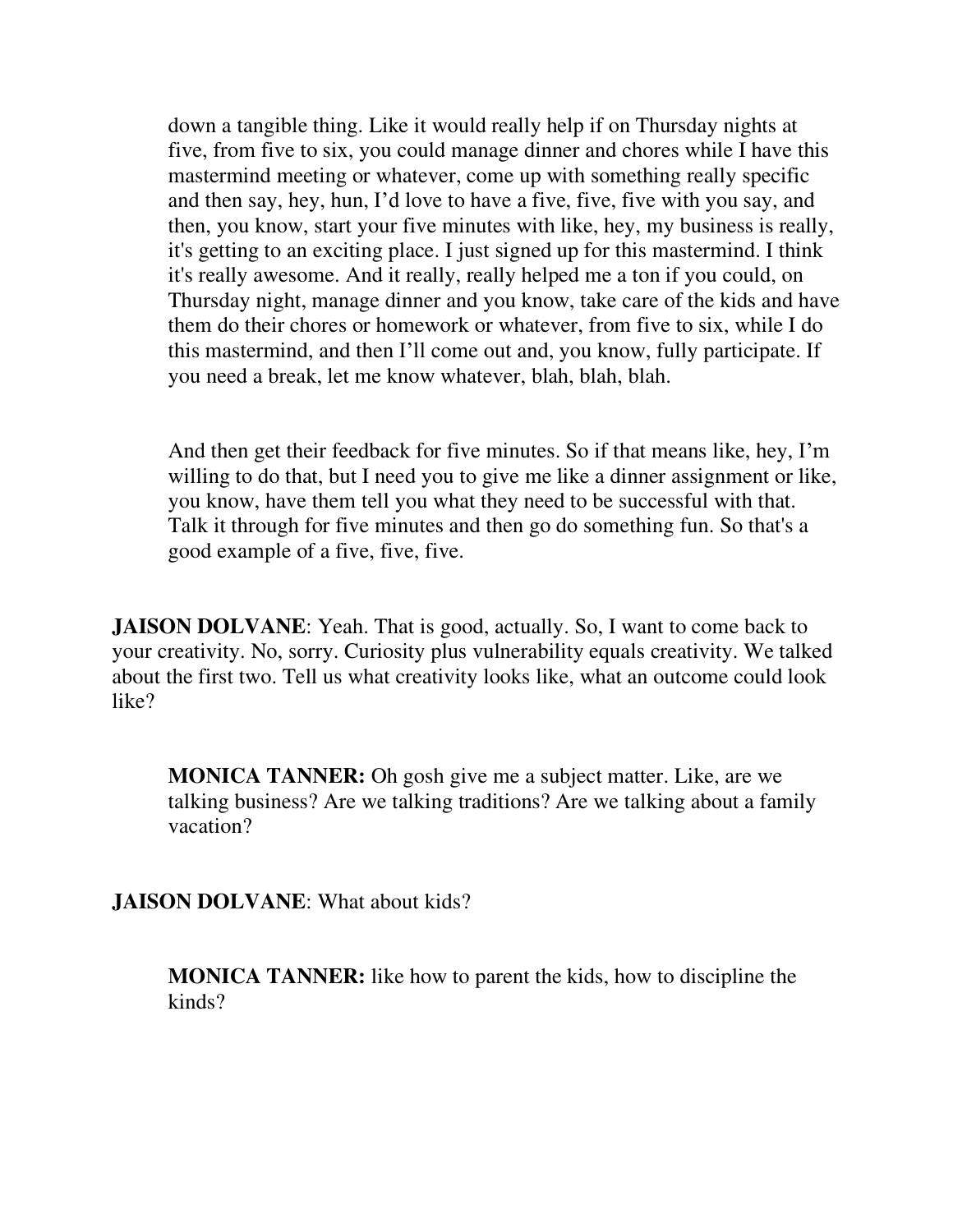**JAISON DOLVANE:** Maybe a difference of opinion around, you know, some activities that the kids need to be doing or not doing or screen time. Screen time is a good one.

**MONICA TANNER**: That's a great one. Perfect. That's a perfect example. So, my husband have, and I have very differing opinions on when it's appropriate to allow our kids to do social media. So that's like a huge one. So, this is a good, very good example of this curiosity, right? Curiosity, vulnerability, creative solution. So, my husband feels like social media, the kids shouldn't be on it ever. It's horrible. It doesn't do anything for anyone. It's the biggest waste of time. And our kids should not be allowed to be on social media ever. Like that's kind of his stance on it. Me being on social media every day for my business, I feel like there's a lot of value in social media. I feel like they need to learn how to navigate social media while they're still in our home. Okay. I'm still help them. Because I don't want them going out on their own and having absolutely no experience with it. So, we come from two very different viewpoints.

So, we could compromise where nobody really wins, but we just say, okay, you know, here's a solution and it's partially yours and partially mine. Or we could apply this curiosity plus vulnerability. So, the first thing I want to do is ask my husband, tell me why you feel so strongly about social media. I want to understand what you're afraid of, where you're coming from, what your experiences here, that you do not want the kids to ever have it. So, then he gets to tell me, like, here's my experience with it. I feel like it's a big waste of time. I feel like it's destructive these ways, right? So now I have, now I have so much more information instead of just thinking, well, that idea is stupid. I don't like the way he's thinking about that. And right now, I'm like way more open to receiving like, okay, here's where his general motivation is. These are his fears. These are the concerns that we can now let's, and then I can be vulnerable, and I can be like, listen, love, you know, this is how I feel about it. Like, I don't want my kids being out in the real world for the first time, like opening up a social media app and having no idea how to navigate it. And then mom's not anywhere around to help them with this.

So, like now I'm getting vulnerable. So, I accepted his ideas. I got really curious to find out where he was coming from. Then I could share with him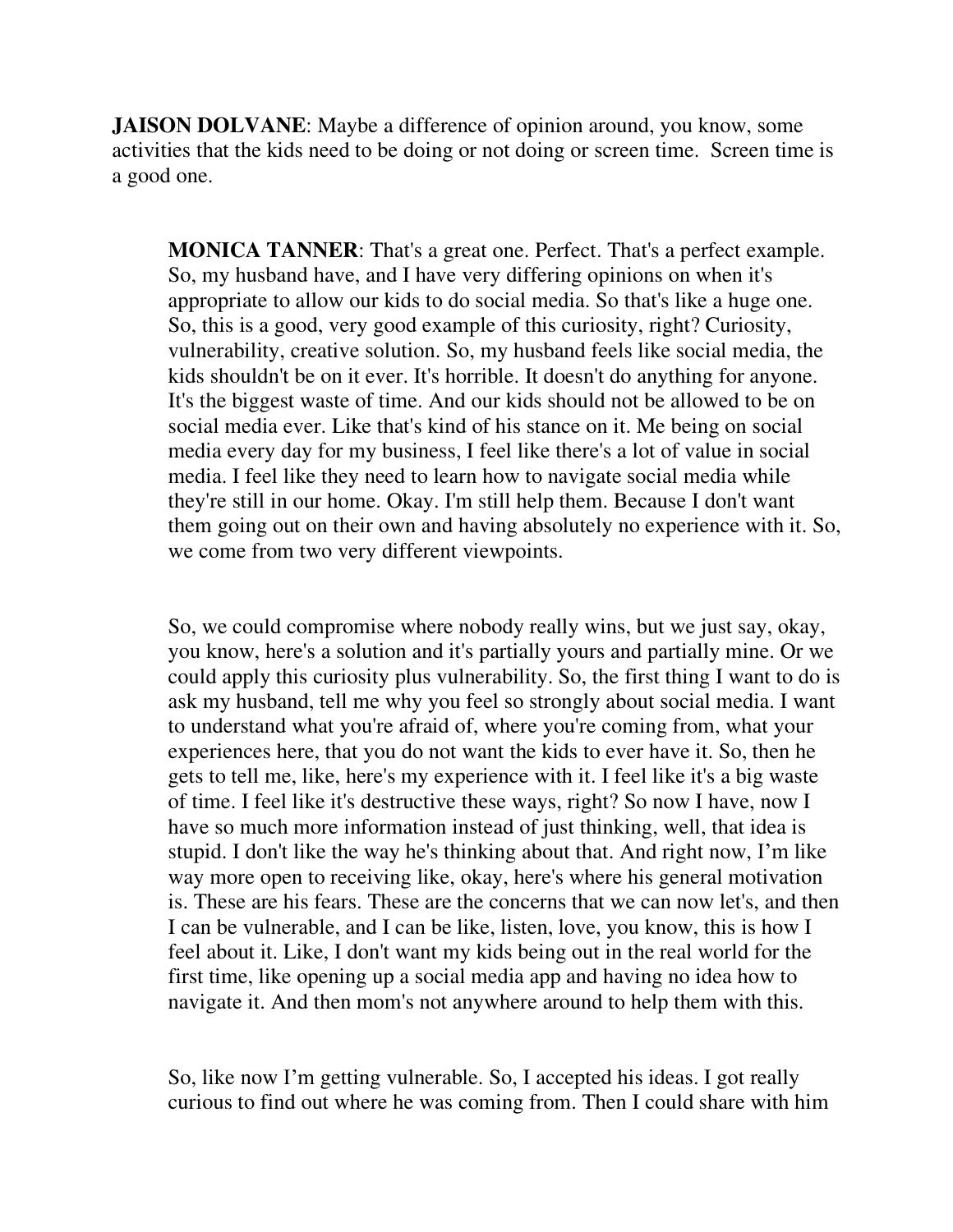how I feel about it. And then we come up with this great solution. Like, let's continue to interview our children as they grow up.

And at some point, in high school, when we both feel like they're ready and we both feel like we can help them, then we allow them slowly to go into social media. And I can also share my fears with my husband too. Like, one of my fears is like, yeah, we're going to say no, they can't be on social media. And they're going to secretly figure out how to have this burner phone or do it at their friend's house. So, like, I have my concerns that I share as well. And he's open to listening to my concerns. Typically, when this whole thing starts, you've got one person who's open to it and one person who's not, but it's very disarming if I come to my spouse, who's not open to it. And I've modeled for him. This is what curiosity looks like.

And I start with the vulnerability and typically vulnerability invites, vulnerability and curiosity disarms. So instead of being like, that's a stupid idea, what you're, that doesn't even make sense, what you're thinking. Instead I'm asking a lot of questions and that's totally disarming. So, then we come up with a very creative solution together that takes into account our needs, our concerns, our vision for the future that we can both. And that's not to say that that's like end all be all. It will probably evolve over time. Our social media plan for our kids. It would probably be different with each child, but now I know where, how he's thinking and like what he's worried about. And so, we can make educated decisions together.

**JAISON DOLVANE:** Yeah. And really, I think it's illuminating the, your equation is illuminating because it actually is creating room for conversation. And respect because you're taking each other's perspective into account. Very cool. So, tell me a little bit about your business and what do you do for parents or couples and how you help them.

**MONICA TANNER**: Yeah. So right now, I'm creating a course, but I'm really, really excited about, and it's basically taking into consideration. I've been doing this for a long time. I haven't worked one-on-one with a lot of couples. I've done a lot of group coaching. And so, I've been creating this content for a long time. I've been, I've had my podcasts for over three years, and I've had these group coaching programs. And so, I'm very familiar with the struggles that couples have opening up to each other, combining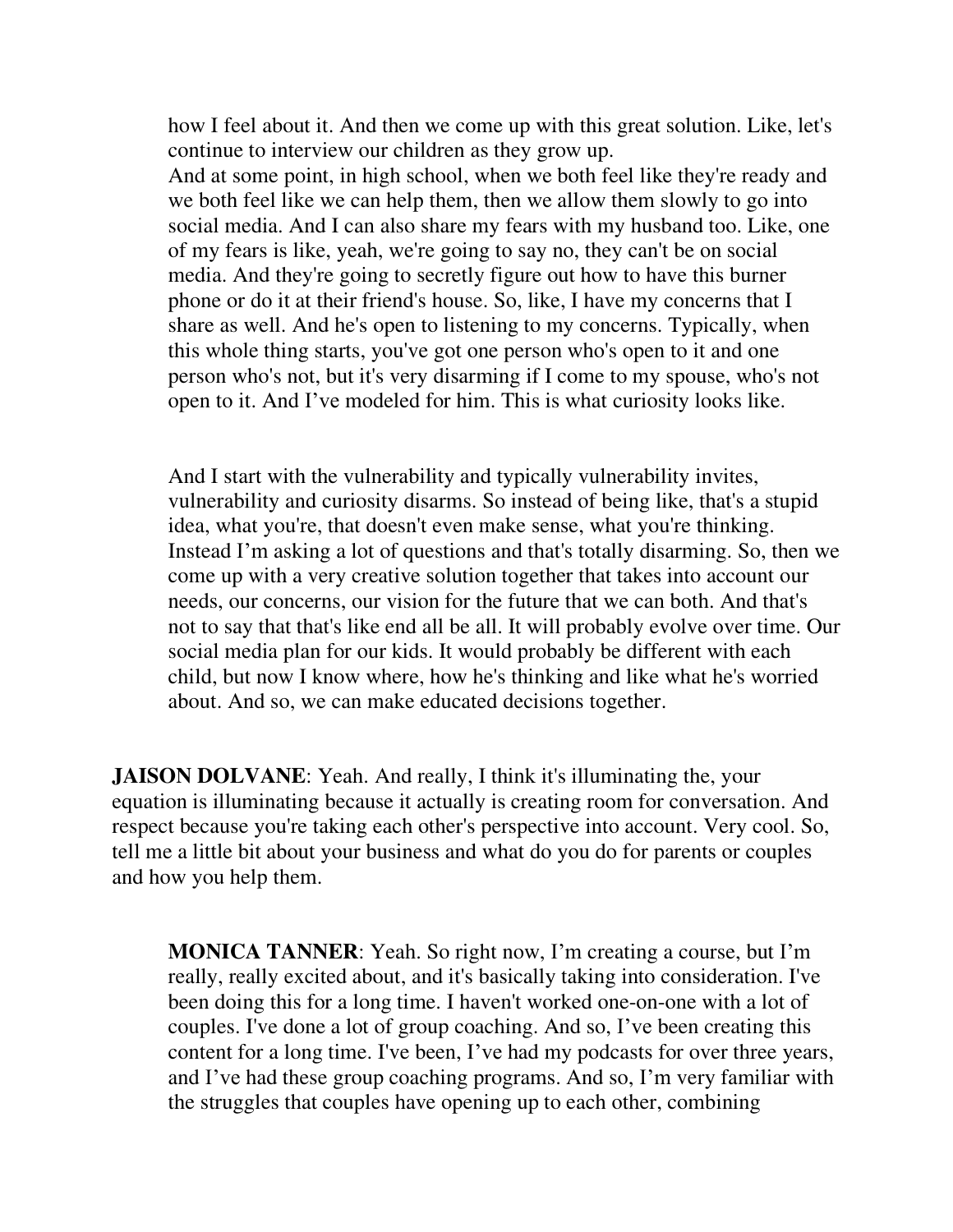entrepreneurship and marriage juggling, all of it. I'm very familiar with the pain points and the things that these couples, one thing that I want to really, really, really get across is for some reason, getting help in your marriage has the stigma to it. Like, oh, there must be something wrong if you're seeking help from a marriage coach or something like that.

And I just want to dispel that because I think the happiest of married couples are constantly trying to improve their interactions with each other. I mean, you know, you're constantly seeking self-improvement. Nobody has any problem talking about their, what's it called? Exercise coach, their trainer, their personal trainer, right? Nobody has any trouble talking about their business coach and marriage should be the same. It's a very important aspect of our life and we should want to improve it. So even if our marriage is great, and if we're experiencing some conflict or some resistance in our marriage doesn't mean that anything's broken or anything's wrong with our marriage, but it does mean that learning some skills and some strategies could really, really vastly improve our experience.

And so that's what I'm doing with this course is I'm trying to give you the skills, strategies, and frameworks that work really well to navigate these intersecting aspects of our life, which are marriage, parenting and entrepreneurship.

And so, the course is really fun. It's called training in the art of  $[41:12$  inaudible], which  $[41:12$  inaudible] these skills that super spy would use to avoid all of the, like, I like to think of it like that hallway with the lasers, you know, coming down, pointing down, right. Those are like all the things that are out to get us. Our business and our conflict and all these things are like these lasers. And so [41:39 inaudible] is just like learning how to get through all of those lasers unscathed.

**JAISON DOLVANE:** Right. Navigate through that. Yeah. People usually do not like talking about their marriage because it feels like we failed. And it's that, it's that vulnerability, but I think what you've done today by providing a couple of tools with some of your equations should hopefully give people some hope that,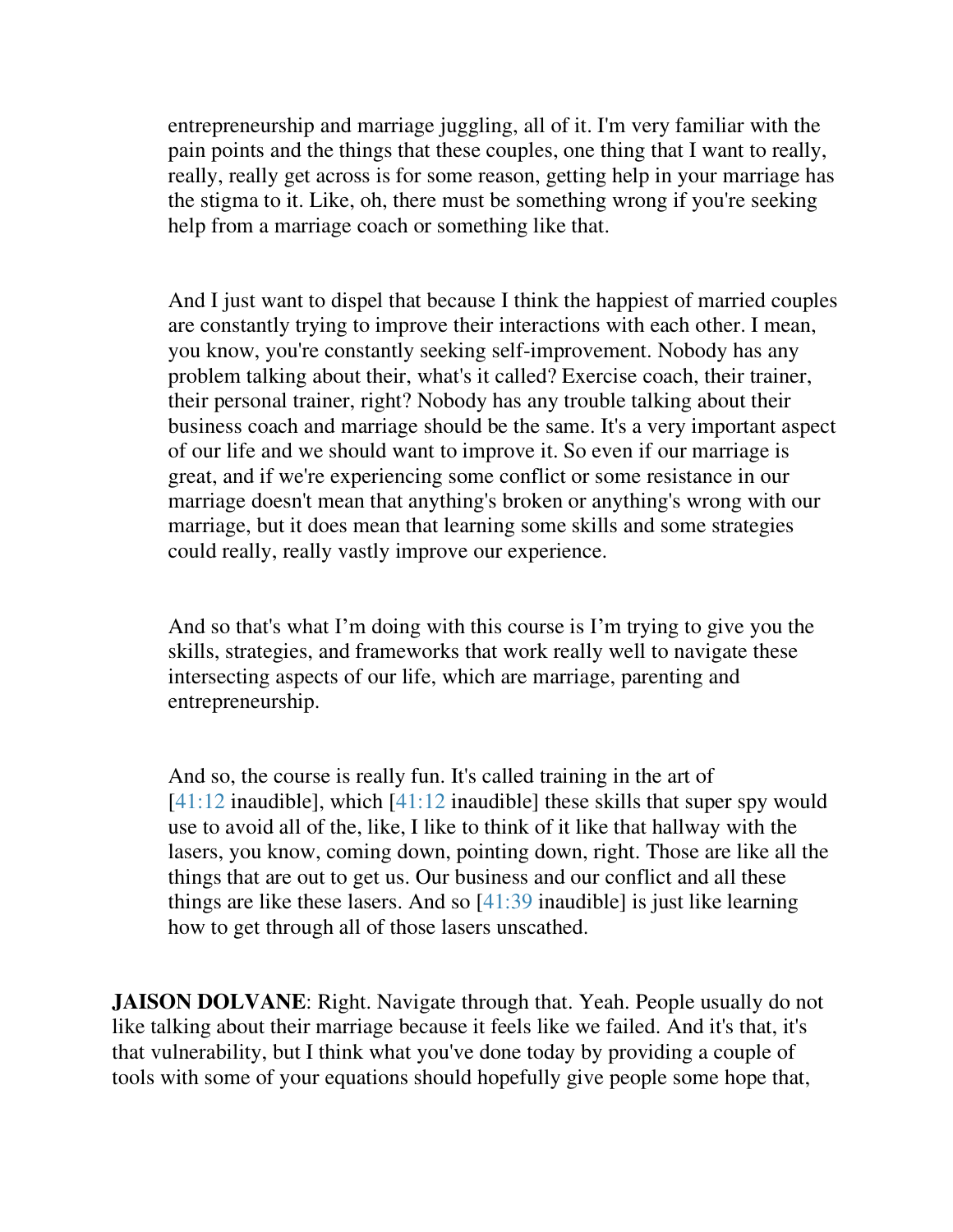hey, there's actually some fairly simple things that can be, that can be learned which can actually help them just operate better in their marriage.

**MONICA TANNER**: Yeah, that's it, this is like, I mean, a rising tide raises all ships, right? And so, when we improve the quality of our relationships, our life gets better. If we improve the quality of our business, our life gets better. And so, there's no shame in, you know, learning some skills to improve our relationship. Like that's actually a really good thing. And if your spouse is showing some resistance to you working in your business or whatever it is that you feel very passionate about, it is not a bad thing. It's not a bad thing. So, I want people to see, you know, improving their relationships as something they can really do to improve the quality of their life and not because something is broken.

**JAISON DOLVANE:** Yeah. Yeah. Makes sense. So, I have a couple of questions that I usually ask everyone. So one is, is there a feeling that you have as a parent that you would rather not feel?

**MONICA TANNER:** Ooh, that's a good question. I mean, always inadequacy, right? I mean, I always want to feel like I'm being the best parent I could possibly be, but I have learned over time that I think that, that for me, I've made a lot of mistakes and I'm certain I will continue to make mistakes as a parent. But the most important thing I can do is love their dad and really honor my relationship with him and then all the parenting mistakes that I make, they'll be fine.

**JAISON DOLVANE:** Yeah. Good point. And so, you, you know, you've created this business, you're helping a lot of people. Is this kind of giving you a deeper satisfaction? Is this transforming you in some way? Can you talk a little bit about, you know, outside of any kind of monetary success you know, what else this might be doing for you?

**MONICA TANNER:** A hundred percent. So, when we started this conversation, I told you about how my coping mechanism as a little girl was just to be perfect at everything. And I think that I really got kind of calloused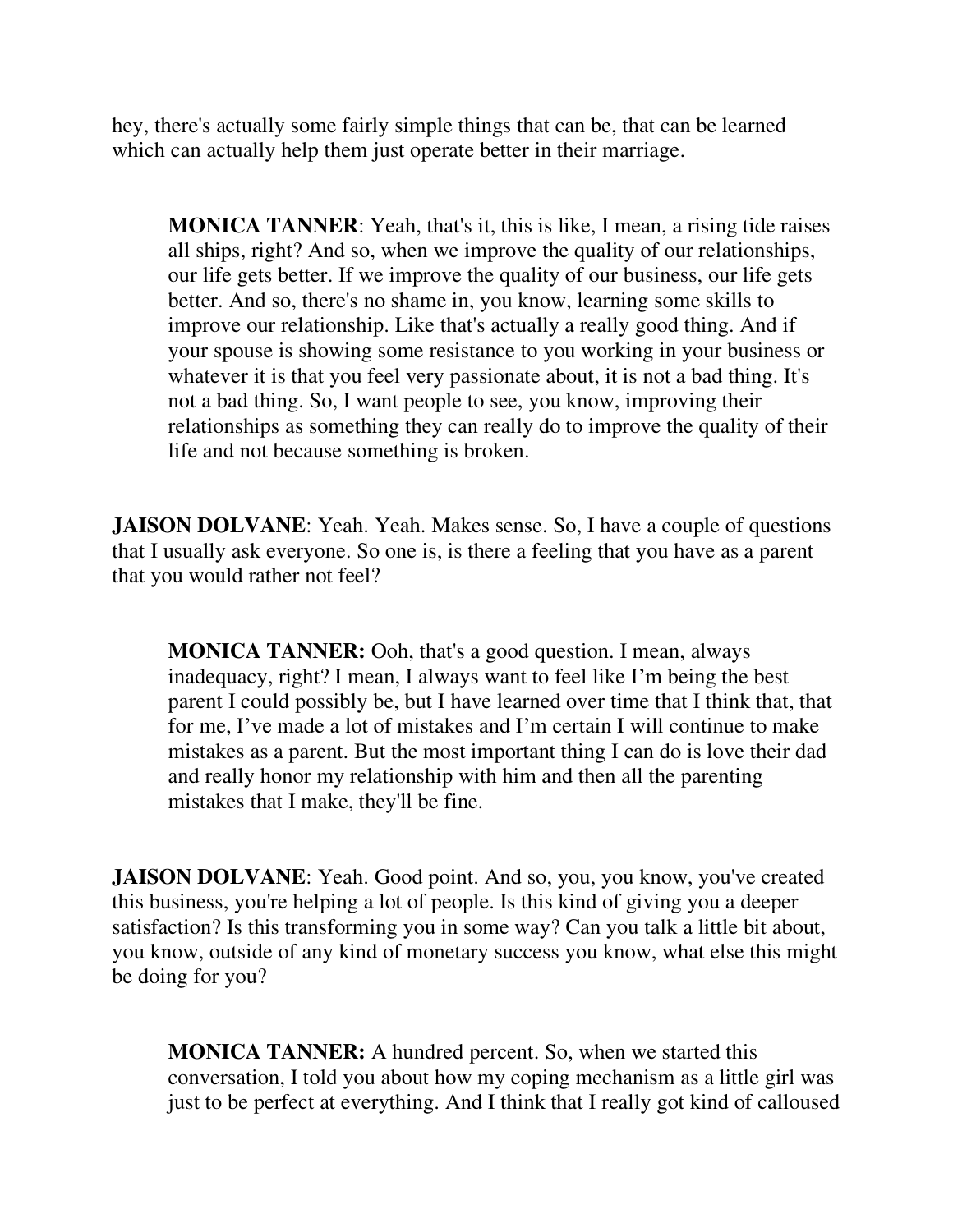in my teenage years, I kind of felt like I couldn't depend on anyone. I just had to, like, if something was going to happen, I had to make it happen. Nobody was going to help me. And that's a terrible way live your life. But I did so for a very long time. And what happened was after my third child was born, I hit total rock bottom. I had this debilitating anxiety where I had no choice but to accept help, I had people coming over, helping me with meals, helping me take care of my children, helping me get dressed in the morning at times. Like I honestly had to learn how to accept some help.

And so, to answer your question, I learned that one of the most important things we can do in this life is to allow other people to help us. And then when we're stronger past it help others or pass that wisdom along to others. So yes, I get a lot of satisfaction, enjoyment out of going through things that are difficult, learning things, and then being able to pass that knowledge along to somebody who might need it.

**JAISON DOLVANE**: Yeah. Yeah. That's excellent. And what is your hope for our world going forward or your kids or anything you might think of?

**MONICA TANNER:** That's a great question. Maybe I'll answer that question with a quote. So, my favorite quote is life is not about weathering the storm, but about learning to dance in the rain. So, what I hope for the world and for my children is not that they're not going to make mistakes. Not that they're not going to go through hard things and not that everything's going to go back to normal is that they will learn how to dance, whatever that means for them through life. So, take whatever moment that they're in and find the silver linings and learn how to manage to the best of their ability and learn what they need to learn. Because I think that really is what, what was intended for us is to just not to always be wanting and wishing and waiting for something different, but to just enjoy the time that we're in and, and, and share our joy with others.

**JAISON DOLVANE**: Yeah. That's excellent. Excellent thoughts, Monica. Well, thank you so much for your time today. I really appreciate it.

**MONICA TANNER:** Yeah, you bet. This was really fun. Yeah.